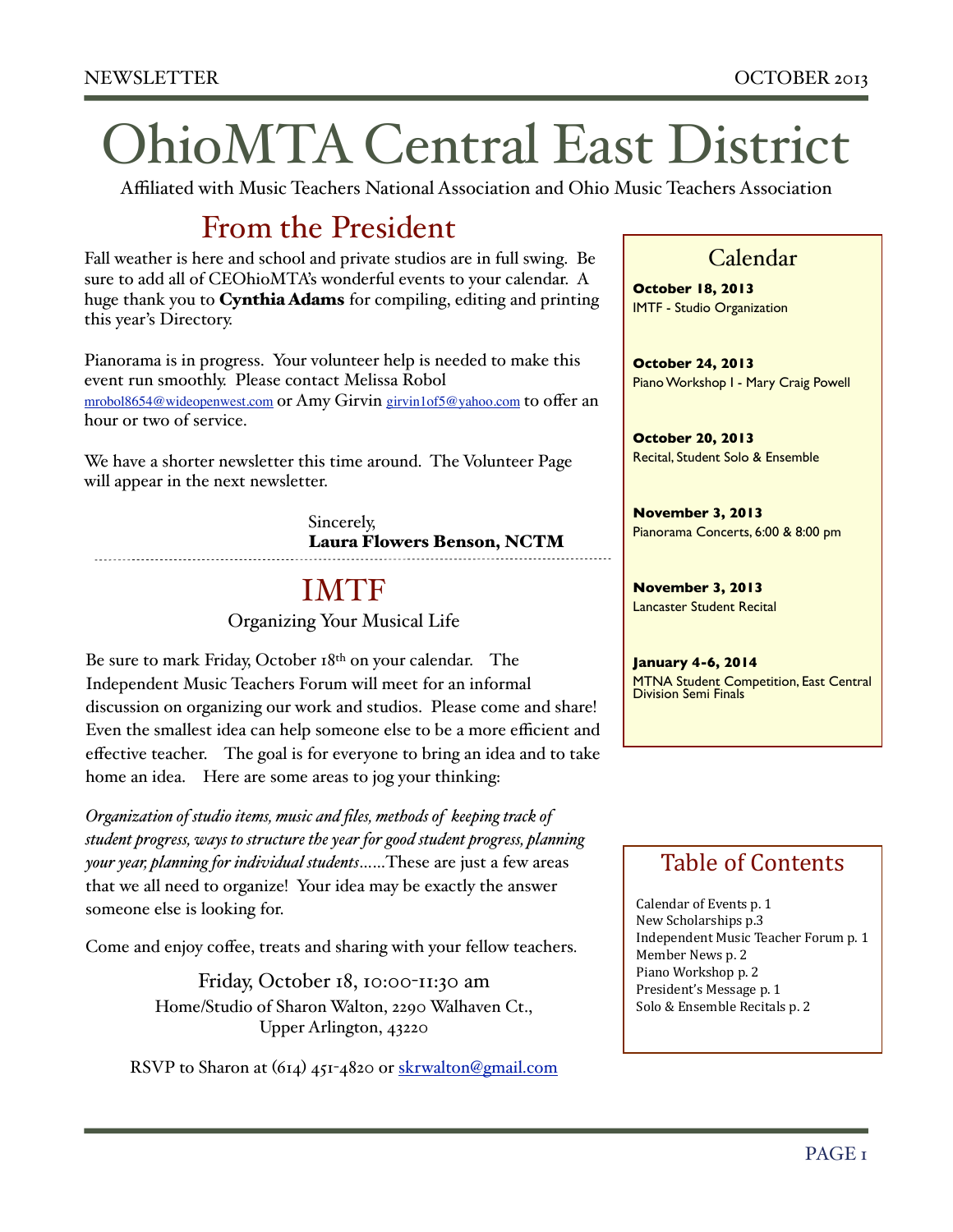### Piano Workshop I

Join us on Thursday, October 24, 2013 10:00 am - 12:00 pm at Graves Piano & Organ Company featuring

### Mary Craig Powell

in

*Teaching Techniques for Teachers*  and

*The Joy of Teaching Creatively*

Admission is free. For detailed information regarding this workshop, click the following link: [http://](http://www.ceomta.org/teacher-events/piano-workshops/piano-workshop-with-mary-craig-powell) [www.ceomta.org/teacher-events/piano-workshops/piano](http://www.ceomta.org/teacher-events/piano-workshops/piano-workshop-with-mary-craig-powell)[workshop-with-mary-craig-powell](http://www.ceomta.org/teacher-events/piano-workshops/piano-workshop-with-mary-craig-powell) ~Gulimina Mahamuti

#### MEMBER NEWS

### New and Renewed Members

Please update your Directory with the following members as of September 1, 2013. Welcome new and renewed members! ~ Susan Treer, Membership Chair

#### *Sue Ellen Beachler*

*472 Fairlawn Dr. Columbus, OH 43214 261-9786 [rbeachle@aol.com](mailto:rbeachle@aol.com) Piano, Accompanist, Keyboard*

#### *Frank Chiou*

*106 Trotters Circle Delaware, OH 43015 967-9323 [fnchiou@owu.edu](mailto:fnchiou@owu.edu) Piano, Theory*

#### *Douglas P. Lizak*

*1 S. Grove Street SMC 11304 Westerville, OH 43081 354-8914 [douglas.lizak@otterbein.edu](mailto:douglas.lizak@otterbein.edu) Music Education, Voice*

*Olena Mladenova 2688 Berber Street Powell, OH 43065 915-5574 [ole\\_nova@yahoo.com](mailto:ole_nova@yahoo.com) Piano, Theory, Accompanying*

> *Lacey Lynn Nagao 5000 Calhoon Drive Hilliard, OH 43026 540-3154 [nagao.lacey@gmail.com](mailto:nagao.lacey@gmail.com) Piano*

*Jeanmarie E Yun Strawbridge 688 Riverview Dr. #12 Columbus, OH 43202 416-8847 [strawbridge.4@osu.edu](mailto:strawbridge.4@osu.edu)*

*Piano, Piano-pedagogy (continued on p. 4)*

### Solo & Ensemble Recitals

The next recitals are scheduled for Sunday, October 20, at Graves Piano & Organ Company with a postmark deadline of Thursday, October 10, 2013. The recitals are open to students of all members who have studied for at least one year. They are a great performance opportunity for any wellprepared student, and the perfect chance for them to hear other fine students from our district.

Detailed information can be found in the Activities Guide or on the Website: [http://www.ceomta.com/](http://www.ceomta.com/student-events/recitals-solo-ensemble) [student-events/recitals-solo-ensemble](http://www.ceomta.com/student-events/recitals-solo-ensemble). Contact Dr. Caroline Salido-Barta, Chair at 614-751-9665 or [thepianoartsstudio@yahoo.com](mailto:thepianoartsstudio@yahoo.com) with additional questions.

#### IN MEMORIAM

Linda Ballentine Jones,

of Pickerington passed away on July 8, 2013. Linda taught piano and voice for 35 years and was a longtime member of CEOMTA and OMEA. Click here to view her obituary: [http://](http://www.legacy.com/obituaries/dispatch/obituary.aspx?pid=165757604#) [www.legacy.com/obituaries/](http://www.legacy.com/obituaries/dispatch/obituary.aspx?pid=165757604#) [dispatch/obituary.aspx?](http://www.legacy.com/obituaries/dispatch/obituary.aspx?pid=165757604#) [pid=165757604#](http://www.legacy.com/obituaries/dispatch/obituary.aspx?pid=165757604#)fbLoggedOut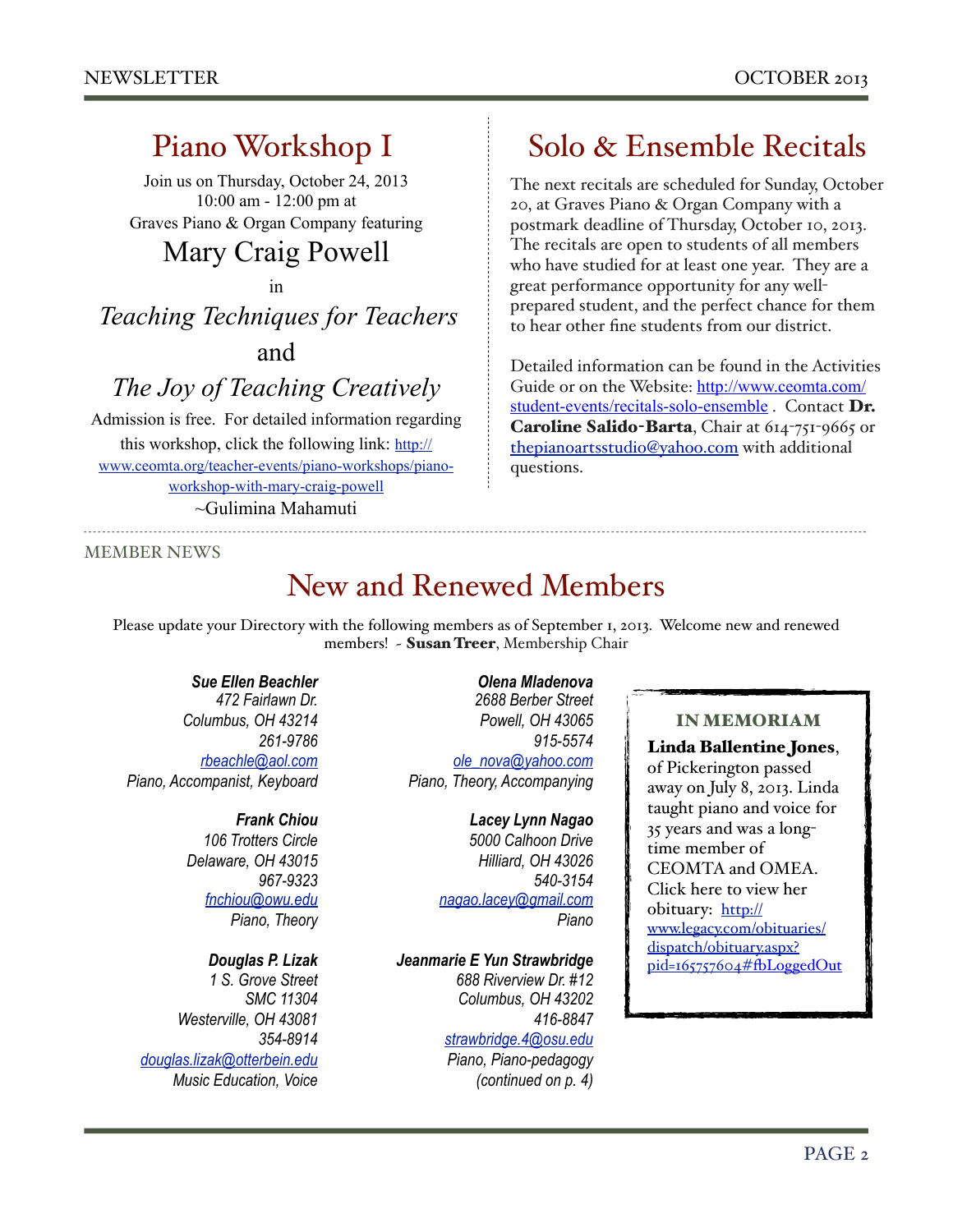### New Scholarship & Grant Funds Available

OhioMTA Central East District is pleased to announce new scholarships for our students and teachers. The funding is made possible through a partnership with the Beverly A Rawles (BAR) Fund for Music Education of the Columbus Foundation.

#### **Available to Students: Student Assistant Fund**

Guidelines:

- 1. Funds are intended for a student or students in difficult financial circumstances.
- 2. The student, 18 years and under, has studied for at least two years.
- 3. The student follows assignments and has great interest in learning.
- 4. There is adequate family involvement, support, and commitment to a good music education.
- 5. There are extenuating circumstances resulting in stress on the family finances which interfere with the best outcome for the student.
- 6. The request must come from the teacher and will be paid directly to the teacher. He or she is asked to use it in an organized and systematic way as they see fit to enable the music education of this student to go forward.
- 7. Once the funds are awarded, the teacher has 60 days to submit a written report to the President, detailing how the money was spent.
- 8. No application fee for MTNA members. There is a \$25 application fee for non-member teachers.

#### **Procedure for Application to the Student Assistance Fund**

- 1. Contact the Central East District President to see if funds are still available for the year
- 2. Teacher may request up to \$300, but it may only be partially awarded
- 3. All requests will be reviewed by the Finance Committee which will make the final decision.
- 4. The teacher should make a written request providing documentation detailing the situation. Include name and age of the student and a description of the history and circumstances. If there are reasons to protect the identity of the family, leave off last names.

#### **For Teachers: An additional Professional Development Grant**

A grant of \$200 for 2014 will be managed by the existing Grants for Professional Development program. First consideration of this new grant will be given to a teacher who wishes to take lessons in order to improve their teaching skills. See the Directory or [http://www.ceomta.org/teacher-events/](http://www.ceomta.org/teacher-events/grants-for-professional-development) [grants-for-professional-development](http://www.ceomta.org/teacher-events/grants-for-professional-development) for information on how to apply.

The Central East District is so grateful to Beverly Rawles and the Columbus Foundation for this exciting new endeavor.